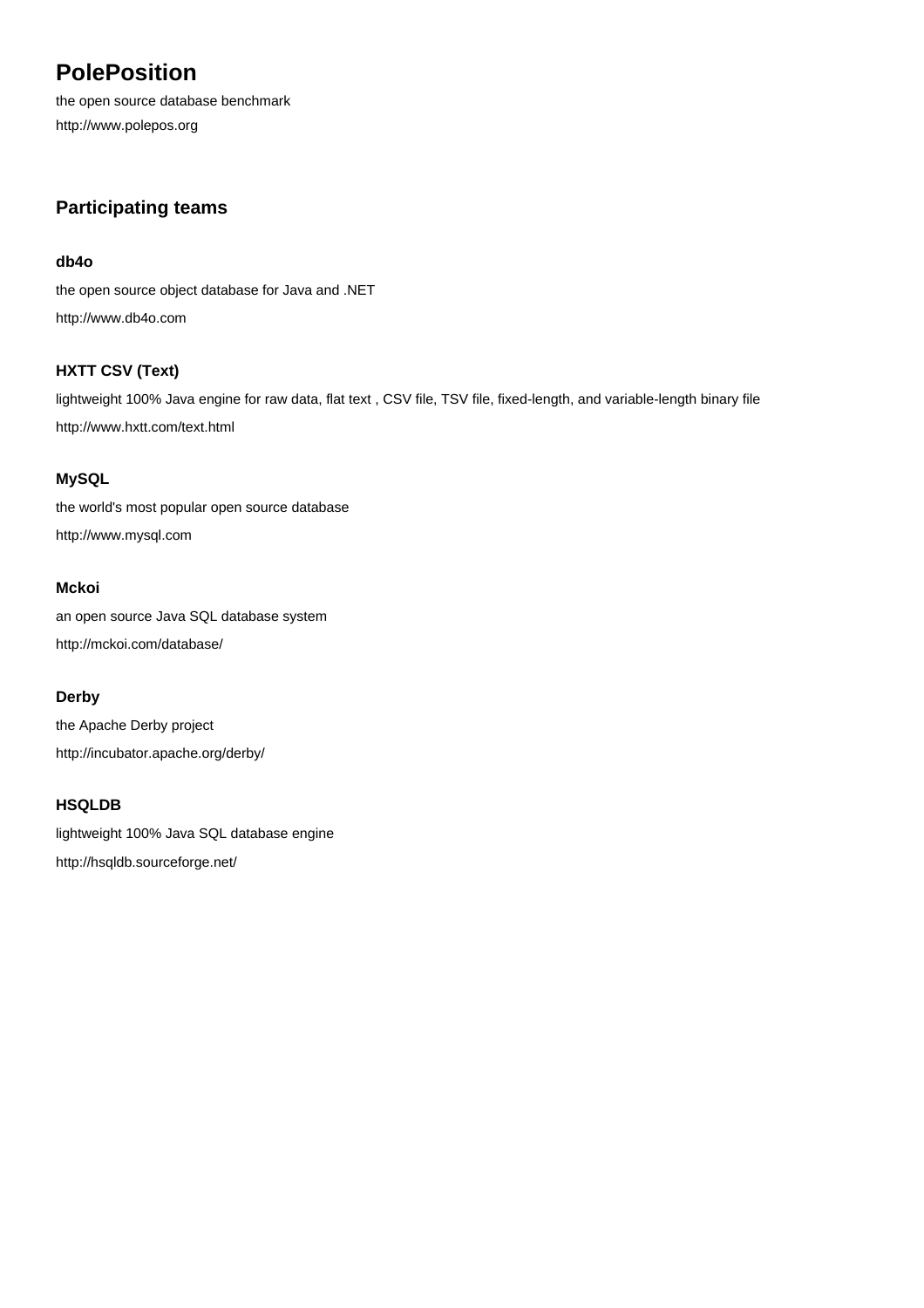writes, reads and deletes unstructured flat objects of one kind in bulk mode

| t [time in ms]       | objects:3000 | objects:10000 | objects:30000 | objects: 100000 |
|----------------------|--------------|---------------|---------------|-----------------|
| db4o/4.5.200         | 415          | 837           | 2542          | 8451            |
| <b>JDBC/HXTT CSV</b> | 783          | 1643          | 5135          | 17067           |
| <b>JDBC/MySQL</b>    | 1189         | 3328          | 10130         | 33220           |
| <b>JDBC/Mckoi</b>    | 1818         | 4721          | 14293         | 49135           |
| <b>JDBC/Derby</b>    | 1049         | 1466          | 3421          | 12378           |
| <b>JDBC/HSQLDB</b>   | 132          | 142           | 20604         | 74177           |

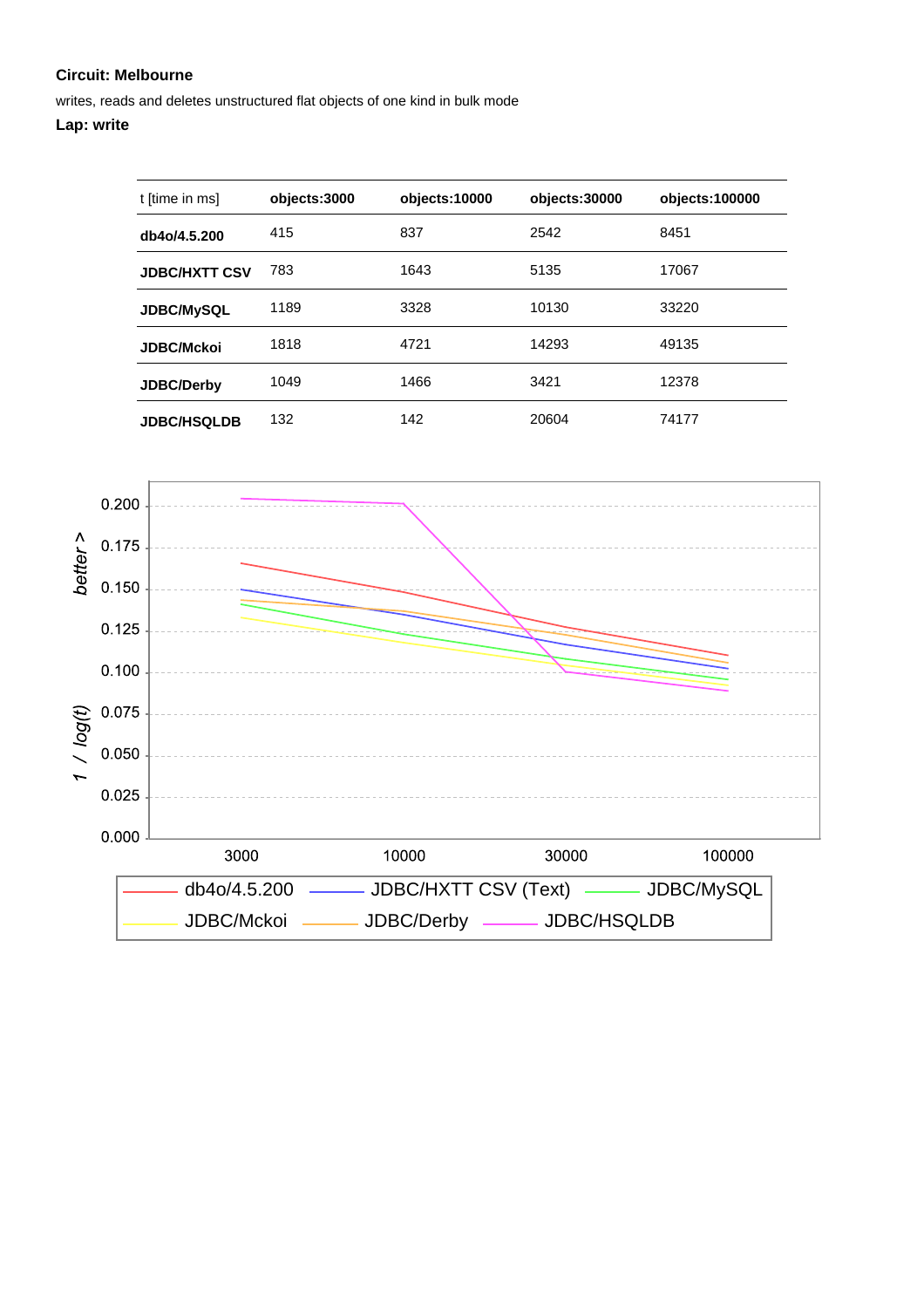writes, reads and deletes unstructured flat objects of one kind in bulk mode

## **Lap: read**

| t [time in ms]       | objects:3000 | objects:10000 | objects:30000 | objects:100000 |
|----------------------|--------------|---------------|---------------|----------------|
| db4o/4.5.200         | 240          | 630           | 1732          | 5966           |
| <b>JDBC/HXTT CSV</b> | 168          | 169           | 561           | 1926           |
| <b>JDBC/MySQL</b>    | 32           | 52            | 284           | 509            |
| <b>JDBC/Mckoi</b>    | 187          | 874           | 2149          | 7180           |
| <b>JDBC/Derby</b>    | 105          | 34            | 97            | 652            |
| <b>JDBC/HSQLDB</b>   | 51           | 15            | 85            | 1572           |

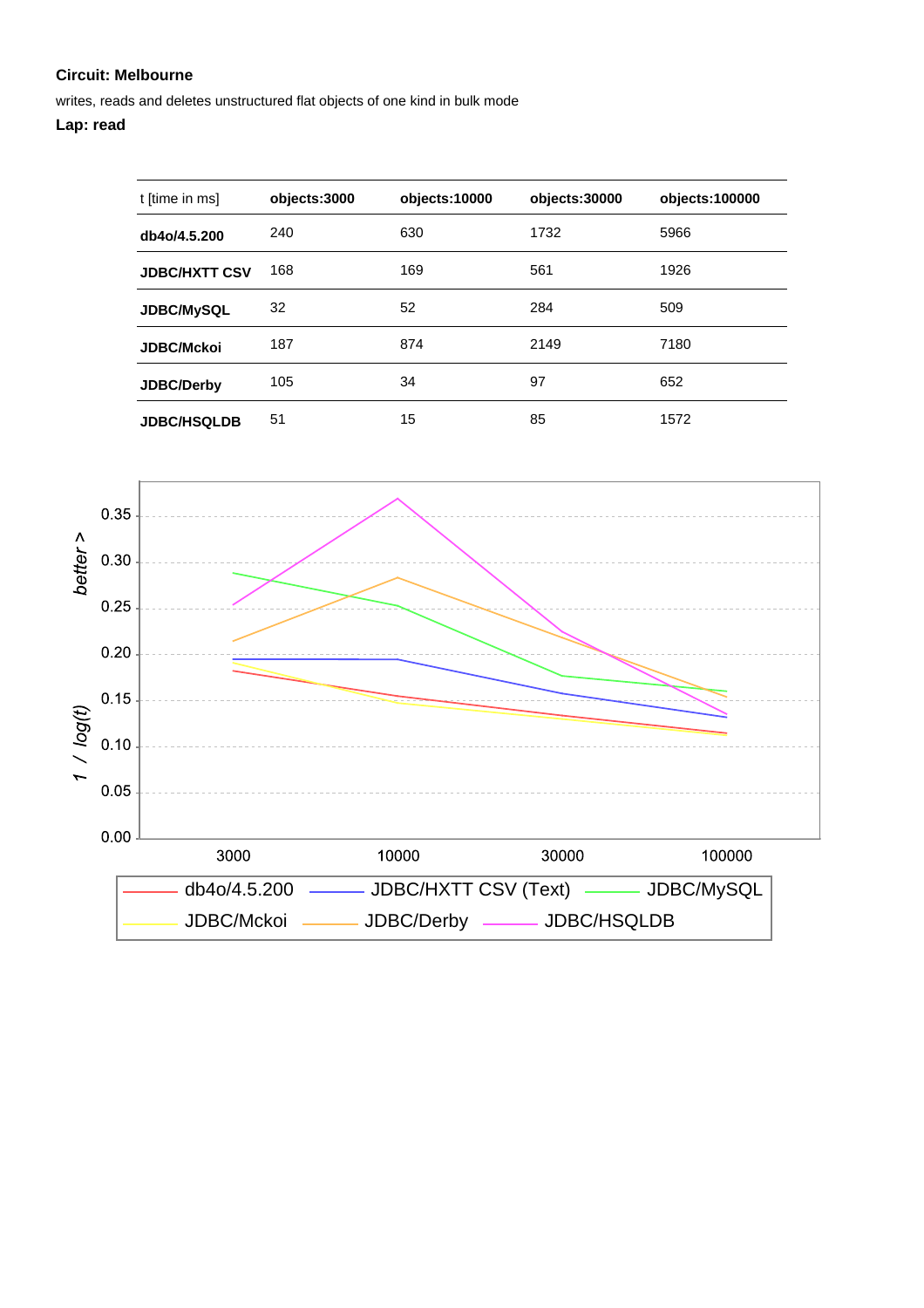writes, reads and deletes unstructured flat objects of one kind in bulk mode

## **Lap: read\_hot**

| t [time in ms]       | objects:3000 | objects:10000 | objects:30000 | objects:100000 |
|----------------------|--------------|---------------|---------------|----------------|
| db4o/4.5.200         | 248          | 552           | 1787          | 5752           |
| <b>JDBC/HXTT CSV</b> | 44           | 282           | 542           | 1919           |
| <b>JDBC/MySQL</b>    | 11           | 82            | 131           | 504            |
| <b>JDBC/Mckoi</b>    | 28           | 77            | 2384          | 6670           |
| <b>JDBC/Derby</b>    | 9            | 29            | 82            | 380            |
| <b>JDBC/HSQLDB</b>   | 10           | 14            | 89            | 1761           |

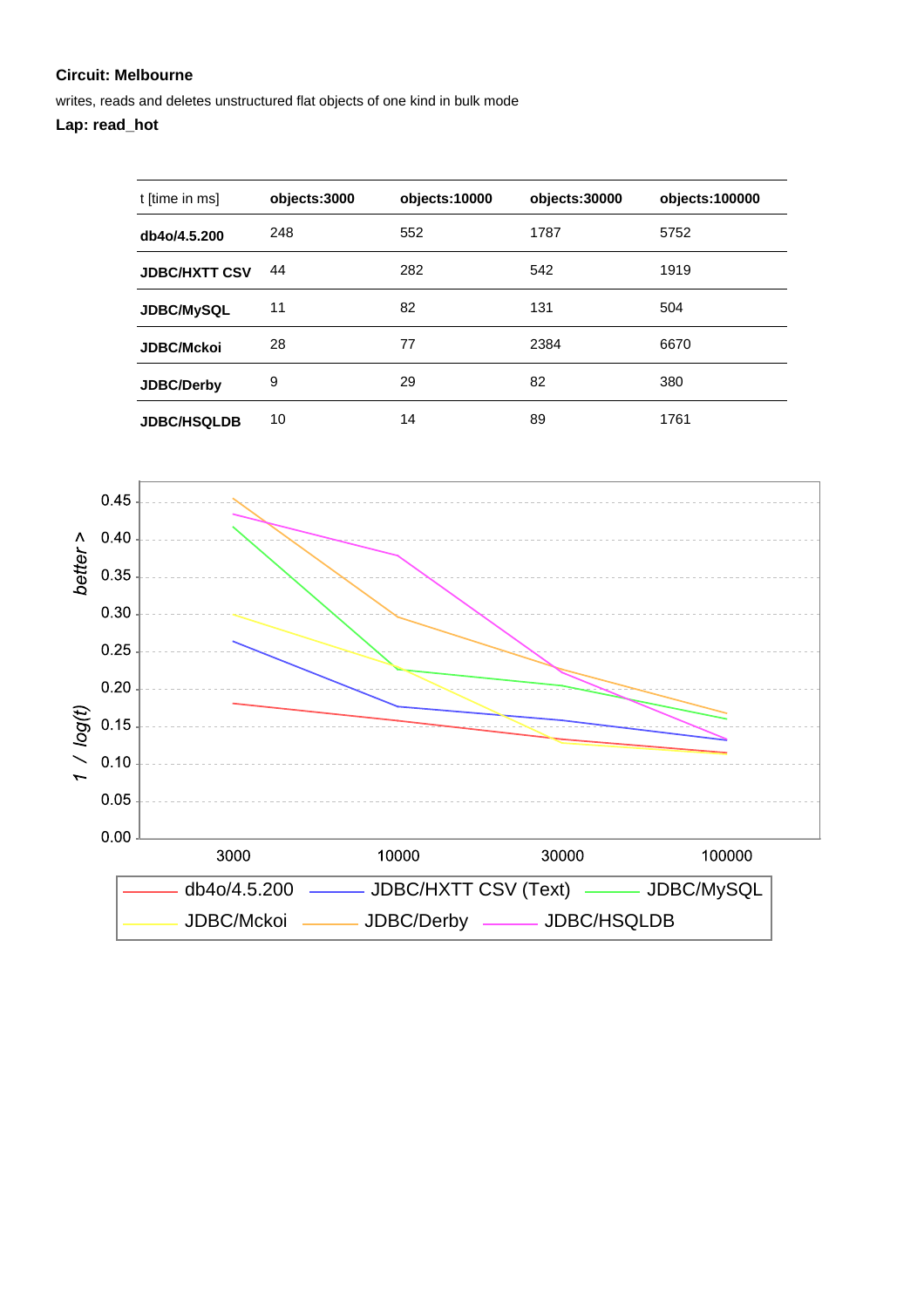writes, reads and deletes unstructured flat objects of one kind in bulk mode

| t [time in ms]       | objects:3000 | objects:10000 | objects:30000  | objects:100000 |
|----------------------|--------------|---------------|----------------|----------------|
| db4o/4.5.200         | 252          | 765           | 2386           | 7941           |
| <b>JDBC/HXTT CSV</b> | 536          | 1655          | 5216           | 17669          |
| <b>JDBC/MySQL</b>    | 1            | 1             | $\mathfrak{p}$ | 3              |
| <b>JDBC/Mckoi</b>    | 527          | 1540          | 5515           | 19592          |
| <b>JDBC/Derby</b>    | 257          | 939           | 1439           | 4986           |
| <b>JDBC/HSQLDB</b>   | 56           | 9963          | 10284          | 45222          |

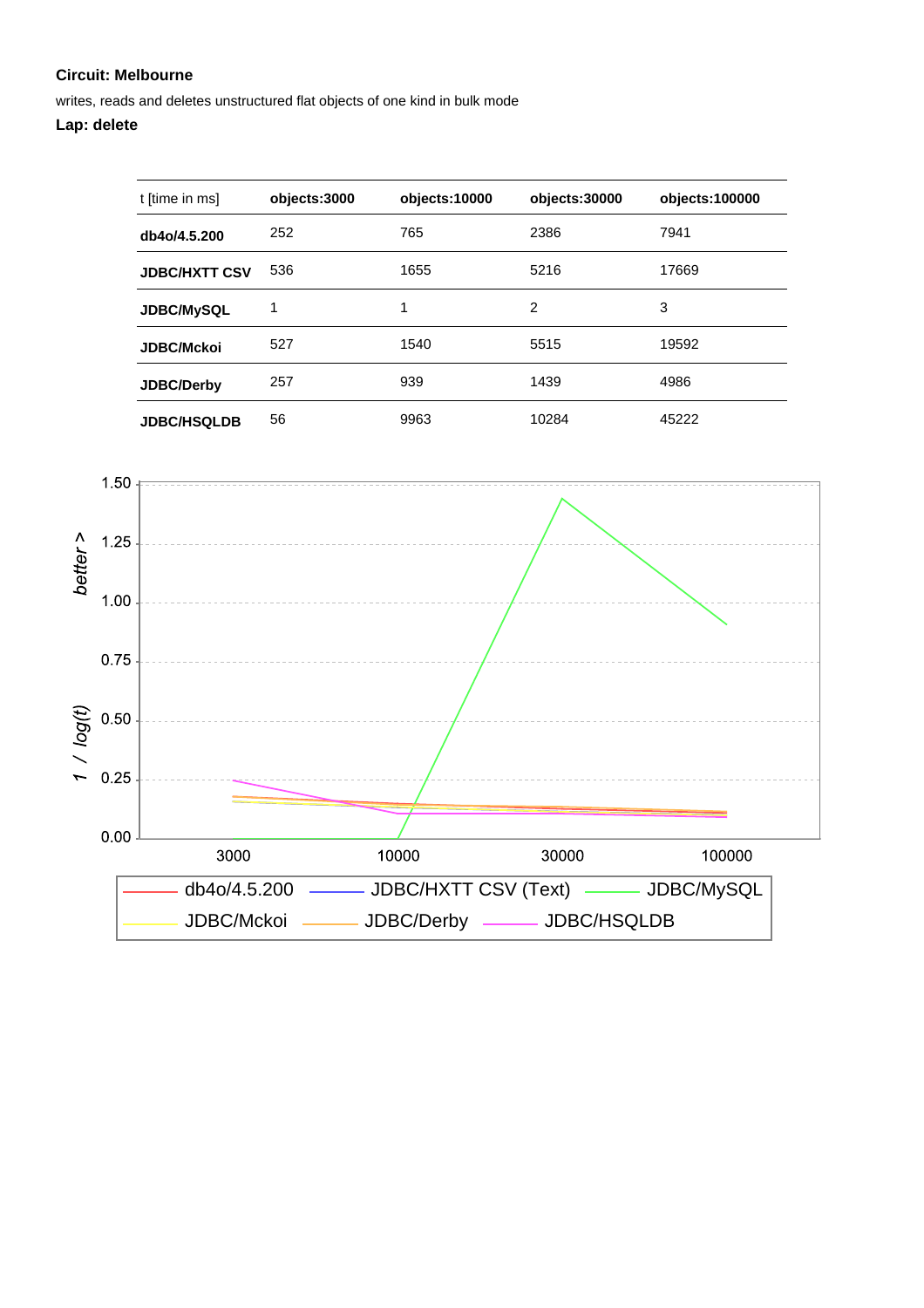writes, reads and then deletes an object tree

| t [time in ms]       | depth:8 | depth:10 | depth:12 | depth:14 |
|----------------------|---------|----------|----------|----------|
| db4o/4.5.200         | 19      | 79       | 292      | 1472     |
| <b>JDBC/HXTT CSV</b> | 134     | 441      | 1542     | 6191     |
| <b>JDBC/MySQL</b>    | 69      | 288      | 957      | 3749     |
| <b>JDBC/Mckoi</b>    | 213     | 580      | 2280     | 10706    |
| JDBC/Derby           | 1760    | 4297     | 15385    | 60229    |
| <b>JDBC/HSQLDB</b>   | 43      | 82       | 201      | 11082    |

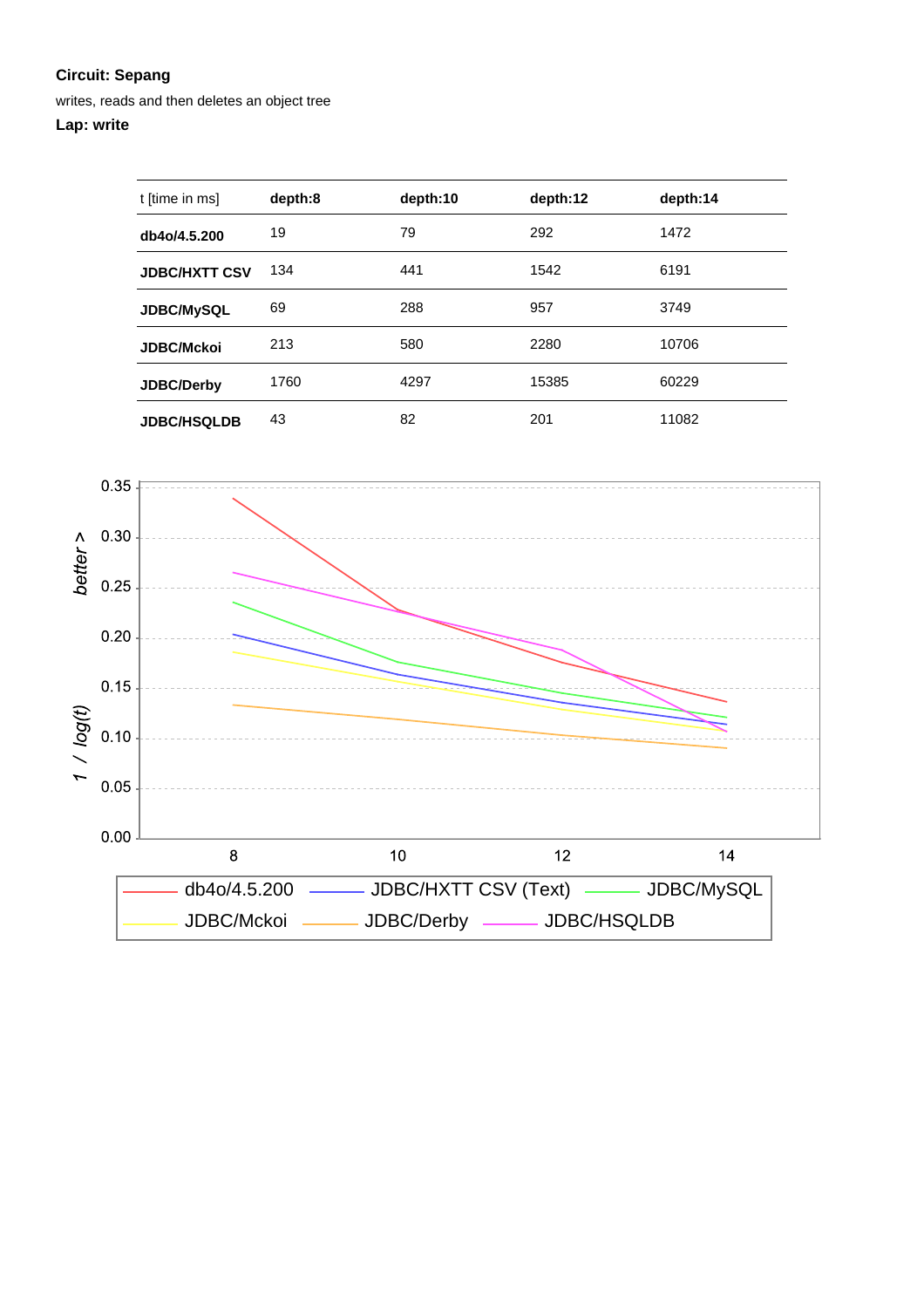writes, reads and then deletes an object tree

## **Lap: read**

| t [time in ms]       | depth:8 | depth:10 | depth:12 | depth:14 |
|----------------------|---------|----------|----------|----------|
| db4o/4.5.200         | 15      | 53       | 187      | 835      |
| <b>JDBC/HXTT CSV</b> | 211     | 416      | 1094     | 5834     |
| <b>JDBC/MySQL</b>    | 104     | 291      | 968      | 3949     |
| <b>JDBC/Mckoi</b>    | 277     | 631      | 1935     | 8380     |
| <b>JDBC/Derby</b>    | 1819    | 5375     | 20025    | 80225    |
| <b>JDBC/HSQLDB</b>   | 80      | 116      | 177      | 753      |

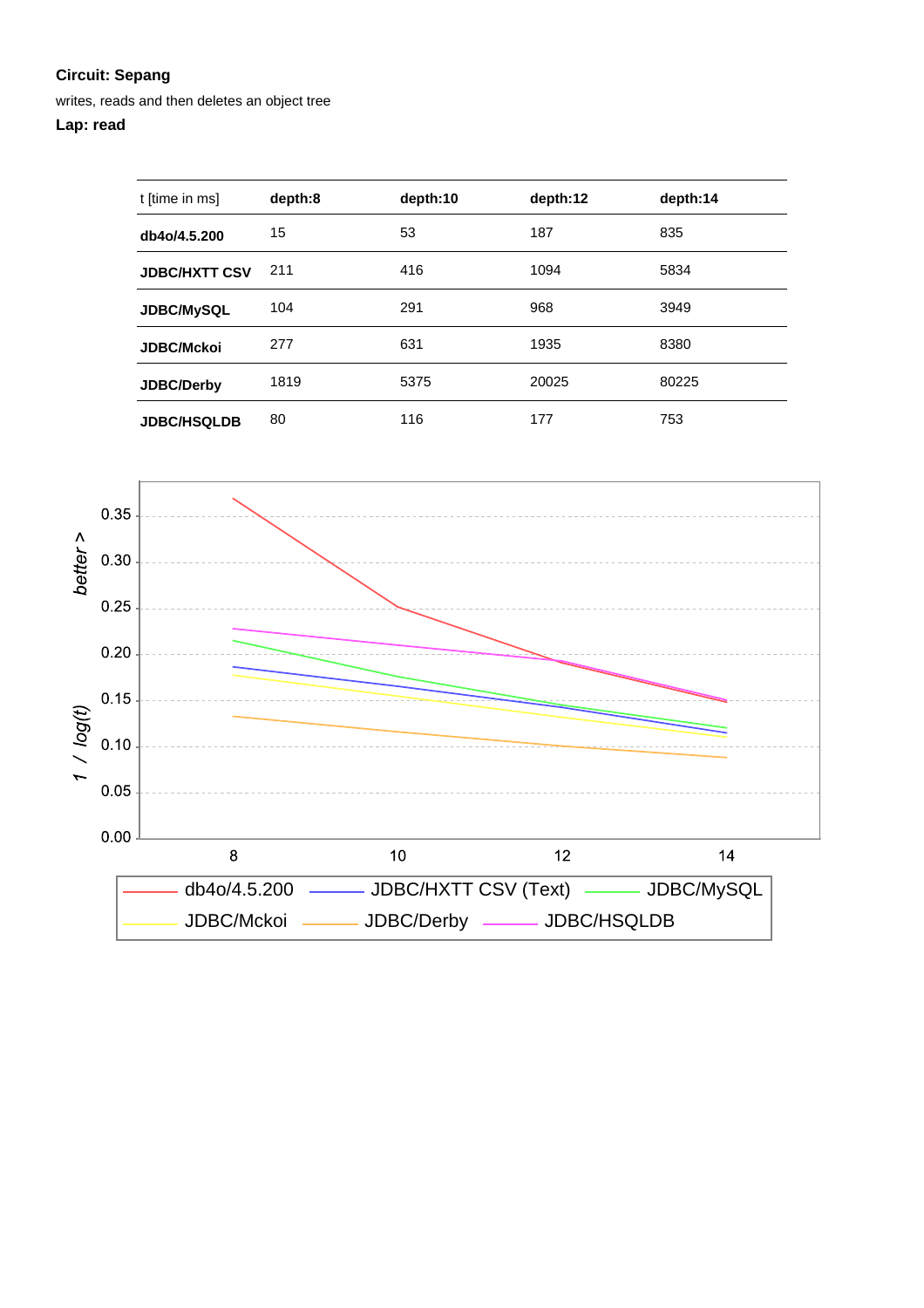writes, reads and then deletes an object tree

## **Lap: read\_hot**

| t [time in ms]       | depth:8 | depth:10 | depth:12 | depth:14 |
|----------------------|---------|----------|----------|----------|
| db4o/4.5.200         | 1       | 5        | 22       | 120      |
| <b>JDBC/HXTT CSV</b> | 114     | 238      | 1166     | 12450    |
| <b>JDBC/MySQL</b>    | 87      | 252      | 972      | 4188     |
| <b>JDBC/Mckoi</b>    | 187     | 393      | 1627     | 8325     |
| JDBC/Derby           | 1687    | 4941     | 19781    | 80495    |
| <b>JDBC/HSQLDB</b>   | 37      | 43       | 179      | 753      |

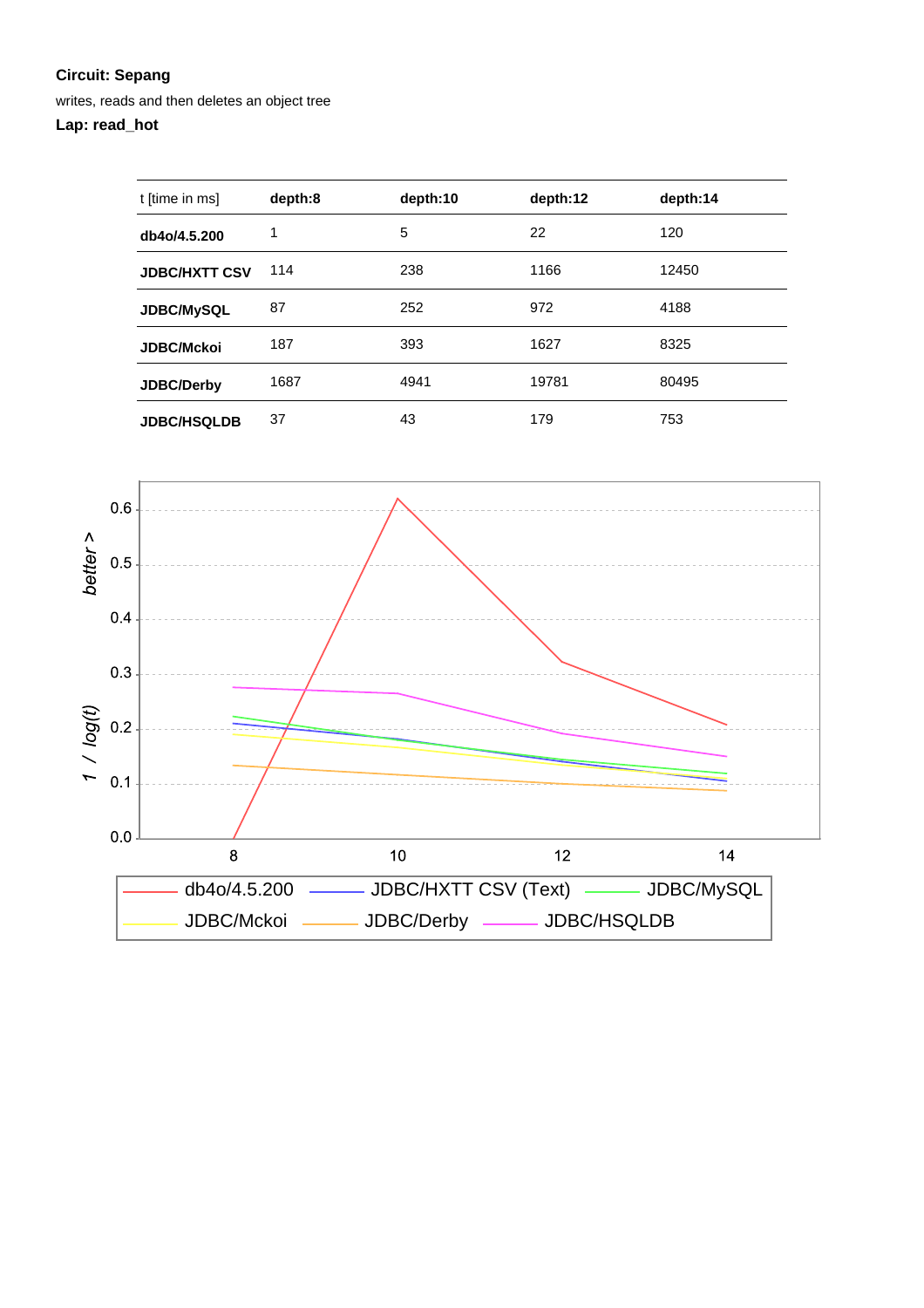writes, reads and then deletes an object tree

| t [time in ms]       | depth:8 | depth:10 | depth:12 | depth:14 |
|----------------------|---------|----------|----------|----------|
| db4o/4.5.200         | 25      | 105      | 511      | 5410     |
| <b>JDBC/HXTT CSV</b> | 216     | 598      | 2756     | 11590    |
| JDBC/MySQL           | 139     | 477      | 1898     | 7630     |
| <b>JDBC/Mckoi</b>    | 381     | 1105     | 4680     | 18289    |
| <b>JDBC/Derby</b>    | 3244    | 10108    | 40283    | 159966   |
| <b>JDBC/HSQLDB</b>   | 52      | 87       | 327      | 11660    |

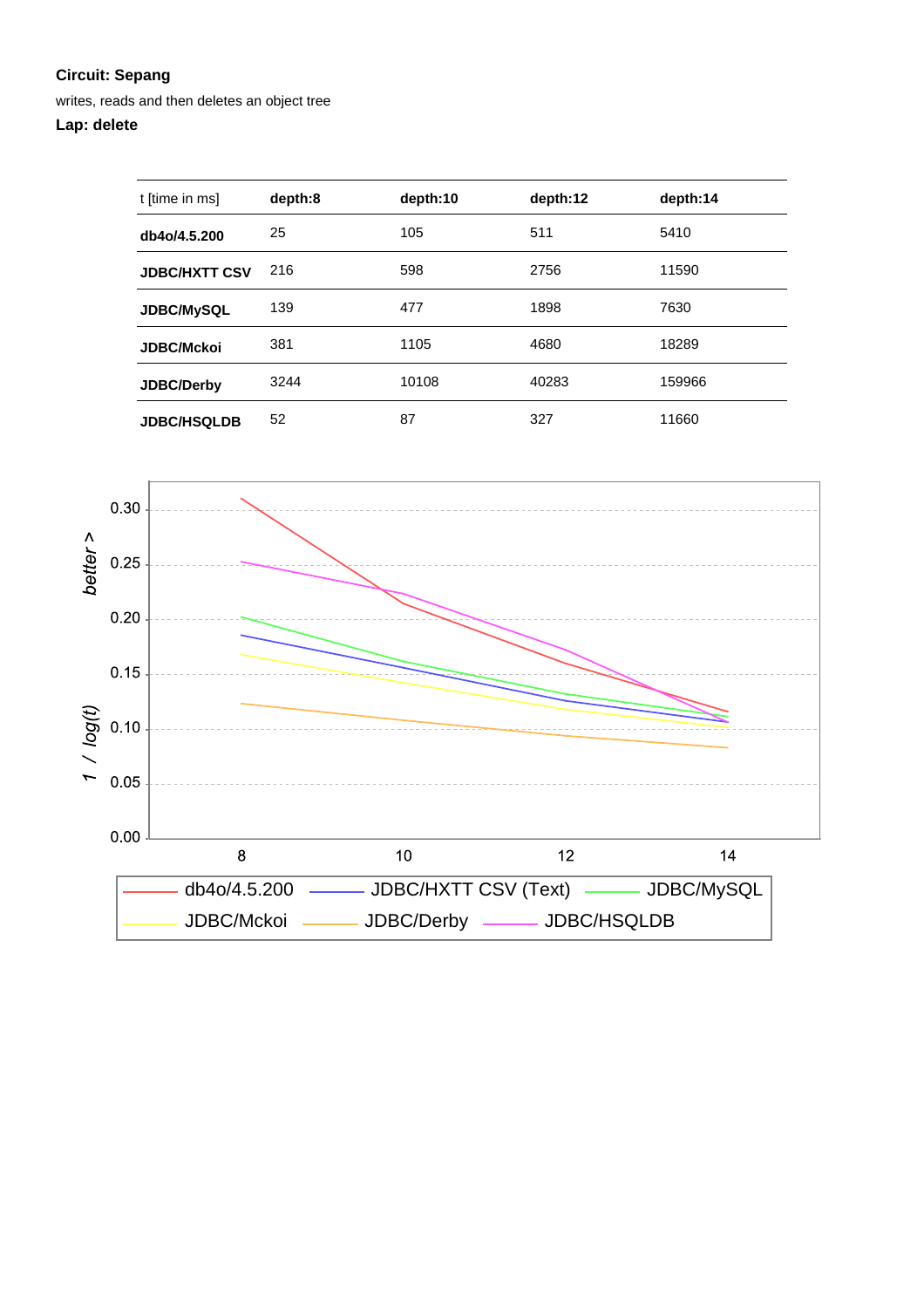write, query, update and delete simple flat objects individually

| t [time in ms]       | selects:900<br>objects:1000<br>updates:100 | selects:900<br>objects:3000<br>updates:100 | selects:900<br>objects:10000<br>updates:100 | selects:900<br>objects:30000<br>updates:100 |
|----------------------|--------------------------------------------|--------------------------------------------|---------------------------------------------|---------------------------------------------|
| db4o/4.5.200         | 262                                        | 862                                        | 3165                                        | 11644                                       |
| <b>JDBC/HXTT CSV</b> | 255                                        | 747                                        | 2621                                        | 8092                                        |
| <b>JDBC/MySQL</b>    | 386                                        | 1127                                       | 3820                                        | 11734                                       |
| <b>JDBC/Mckoi</b>    | 617                                        | 1519                                       | 5426                                        | 14843                                       |
| <b>JDBC/Derby</b>    | 328                                        | 721                                        | 2332                                        | 7289                                        |
| <b>JDBC/HSQLDB</b>   | 28                                         | 70                                         | 10530                                       | 21475                                       |

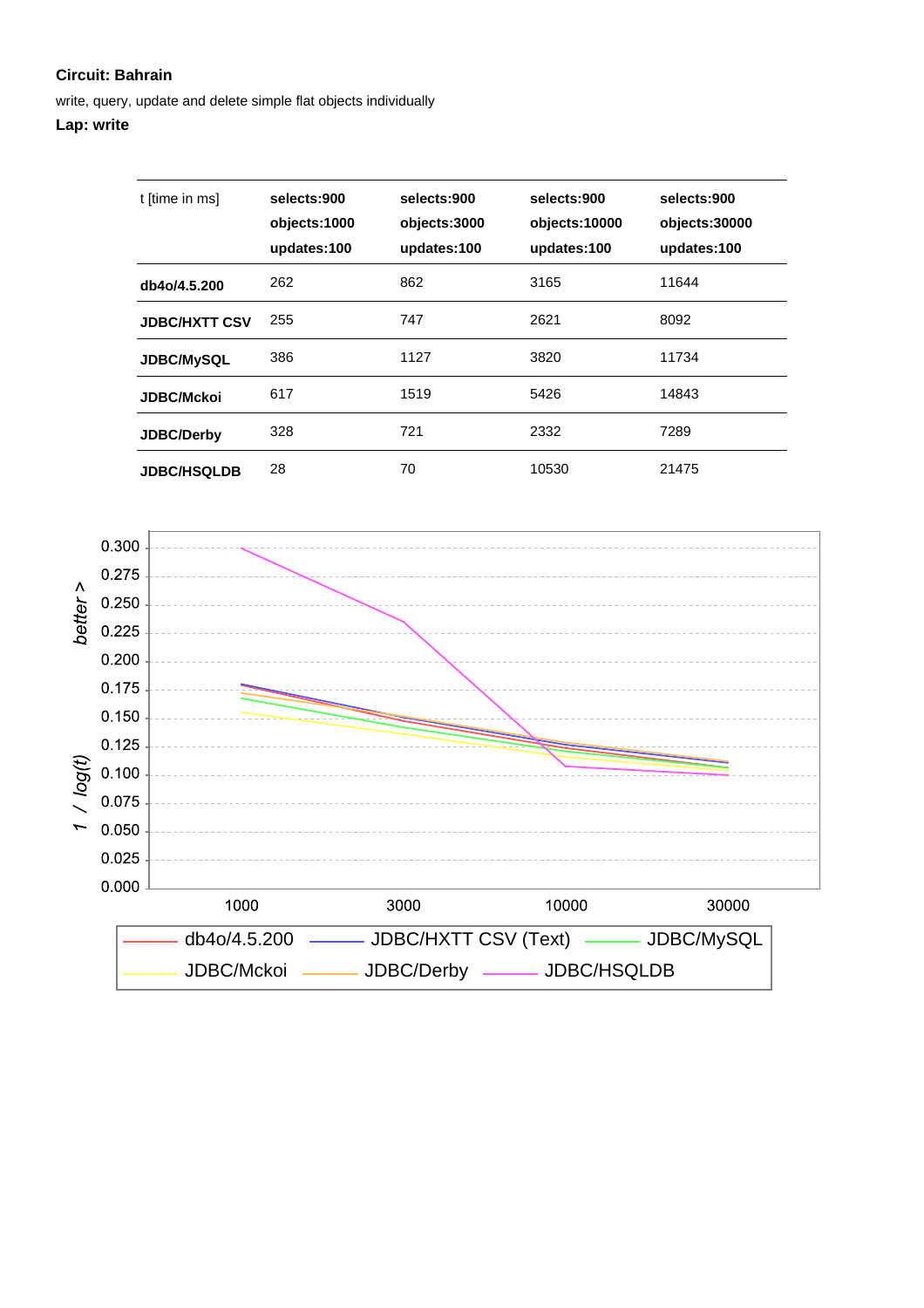write, query, update and delete simple flat objects individually

**Lap: query\_indexed\_string**

| t [time in ms]       | selects:900<br>objects:1000<br>updates:100 | selects:900<br>objects:3000<br>updates:100 | selects:900<br>objects:10000<br>updates:100 | selects:900<br>objects:30000<br>updates:100 |
|----------------------|--------------------------------------------|--------------------------------------------|---------------------------------------------|---------------------------------------------|
| db4o/4.5.200         | 305                                        | 234                                        | 245                                         | 261                                         |
| <b>JDBC/HXTT CSV</b> | 546                                        | 273                                        | 278                                         | 296                                         |
| <b>JDBC/MySQL</b>    | 272                                        | 274                                        | 271                                         | 276                                         |
| <b>JDBC/Mckoi</b>    | 435                                        | 451                                        | 496                                         | 558                                         |
| <b>JDBC/Derby</b>    | 5505                                       | 5542                                       | 5525                                        | 5566                                        |
| <b>JDBC/HSQLDB</b>   | 45                                         | 48                                         | 61                                          | 68                                          |

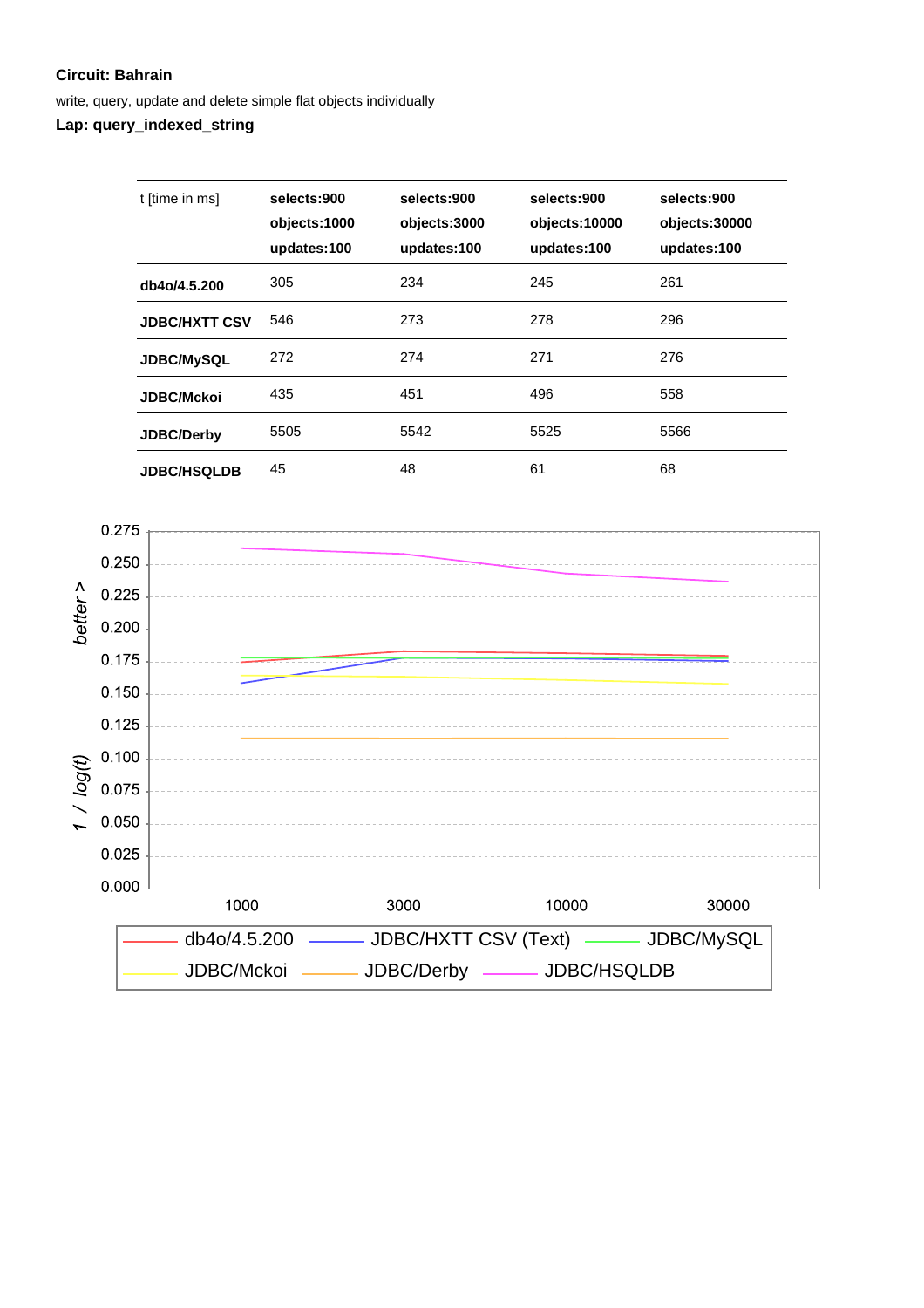write, query, update and delete simple flat objects individually

## **Lap: query\_string**

| t [time in ms]       | selects:900<br>objects:1000<br>updates:100 | selects:900<br>objects:3000<br>updates:100 | selects:900<br>objects:10000<br>updates:100 | selects:900<br>objects:30000<br>updates:100 |
|----------------------|--------------------------------------------|--------------------------------------------|---------------------------------------------|---------------------------------------------|
| db4o/4.5.200         | 17131                                      | 51332                                      | 180635                                      | 582115                                      |
| <b>JDBC/HXTT CSV</b> | 9570                                       | 27912                                      | 121965                                      | 387022                                      |
| <b>JDBC/MySQL</b>    | 886                                        | 2309                                       | 6851                                        | 18797                                       |
| <b>JDBC/Mckoi</b>    | 437                                        | 782                                        | 496                                         | 958                                         |
| <b>JDBC/Derby</b>    | 5752                                       | 7507                                       | 13545                                       | 30387                                       |
| <b>JDBC/HSQLDB</b>   | 740                                        | 2509                                       | 8263                                        | 26702                                       |

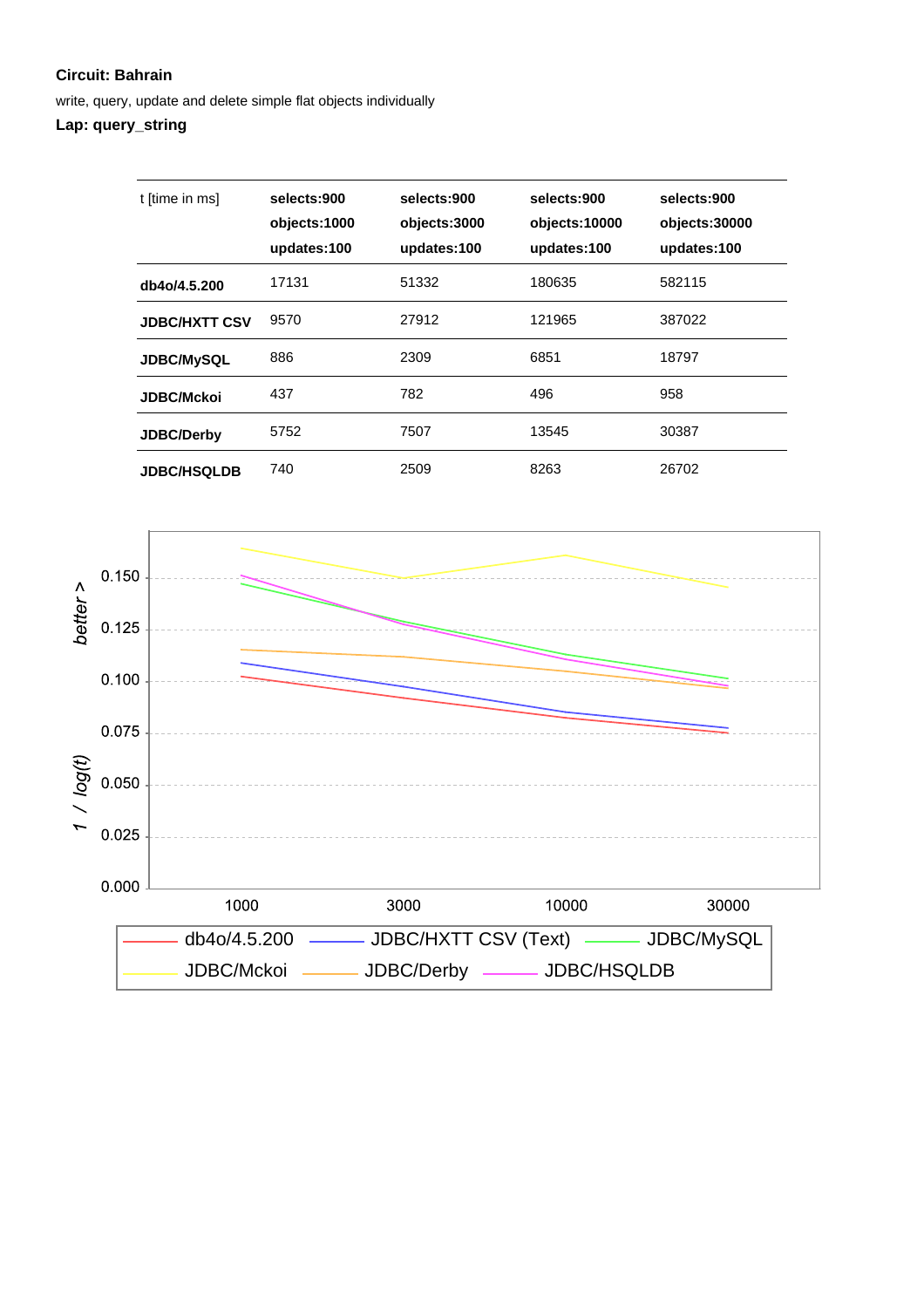write, query, update and delete simple flat objects individually

**Lap: query\_indexed\_int**

| t [time in ms]       | selects:900<br>objects:1000<br>updates:100 | selects:900<br>objects:3000<br>updates:100 | selects:900<br>objects:10000<br>updates:100 | selects:900<br>objects:30000<br>updates:100 |
|----------------------|--------------------------------------------|--------------------------------------------|---------------------------------------------|---------------------------------------------|
| db4o/4.5.200         | 163                                        | 137                                        | 153                                         | 160                                         |
| <b>JDBC/HXTT CSV</b> | 256                                        | 258                                        | 506                                         | 484                                         |
| <b>JDBC/MySQL</b>    | 254                                        | 263                                        | 260                                         | 268                                         |
| <b>JDBC/Mckoi</b>    | 438                                        | 437                                        | 433                                         | 429                                         |
| <b>JDBC/Derby</b>    | 5494                                       | 5498                                       | 5486                                        | 5400                                        |
| <b>JDBC/HSQLDB</b>   | 42                                         | 42                                         | 48                                          | 39                                          |

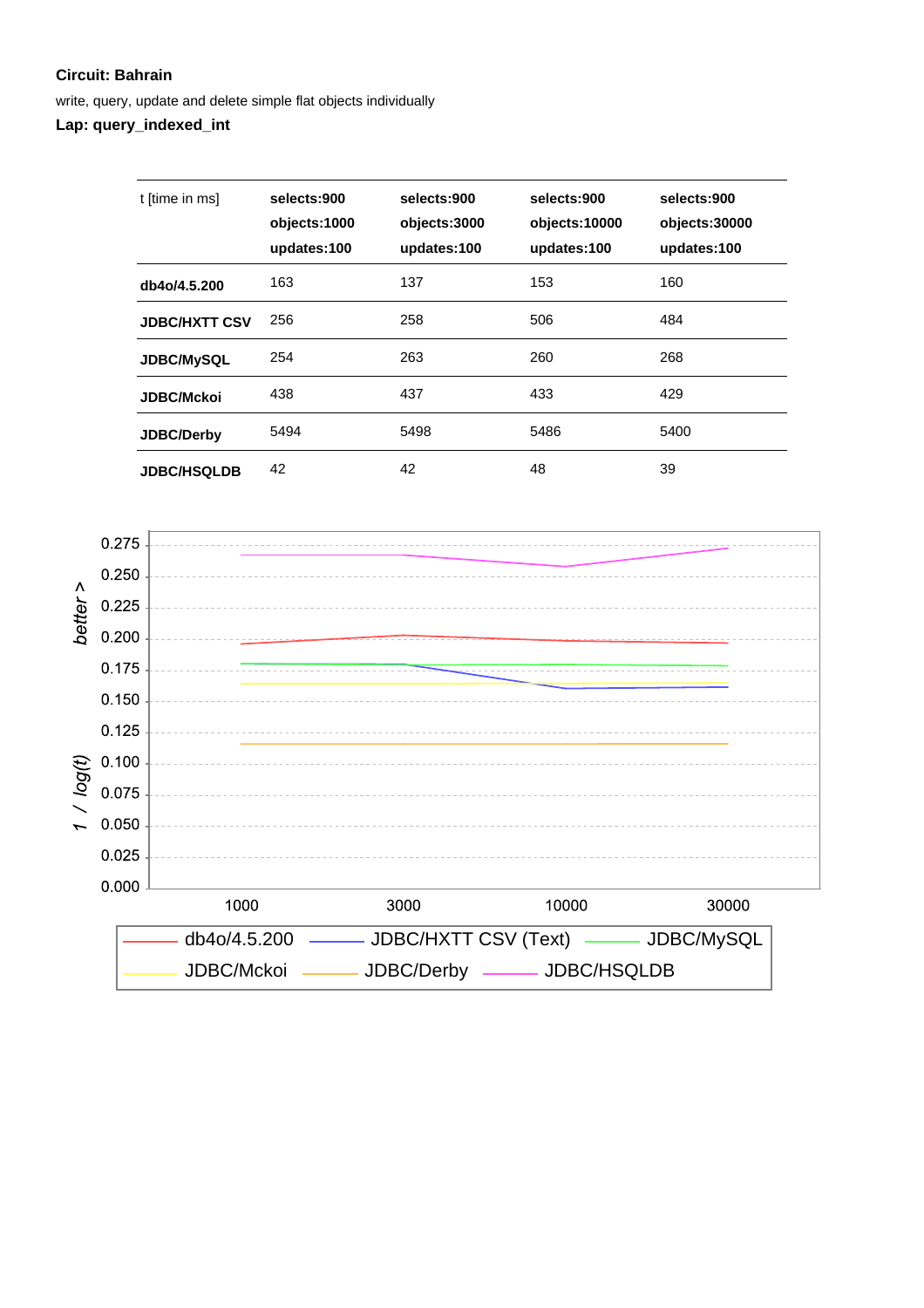write, query, update and delete simple flat objects individually

## **Lap: update**

| t [time in ms]       | selects:900<br>objects:1000<br>updates:100 | selects:900<br>objects:3000<br>updates:100 | selects:900<br>objects:10000<br>updates:100 | selects:900<br>objects:30000<br>updates:100 |
|----------------------|--------------------------------------------|--------------------------------------------|---------------------------------------------|---------------------------------------------|
| db4o/4.5.200         | 76                                         | 74                                         | 86                                          | 120                                         |
| <b>JDBC/HXTT CSV</b> | 25                                         | 24                                         | 23                                          | 34                                          |
| JDBC/MySQL           | 46                                         | 44                                         | 52                                          | 75                                          |
| <b>JDBC/Mckoi</b>    | 87                                         | 85                                         | 435                                         | 120                                         |
| <b>JDBC/Derby</b>    | 52                                         | 57                                         | 63                                          | 50                                          |
| <b>JDBC/HSQLDB</b>   | 9                                          | 11                                         | 19                                          | 41                                          |

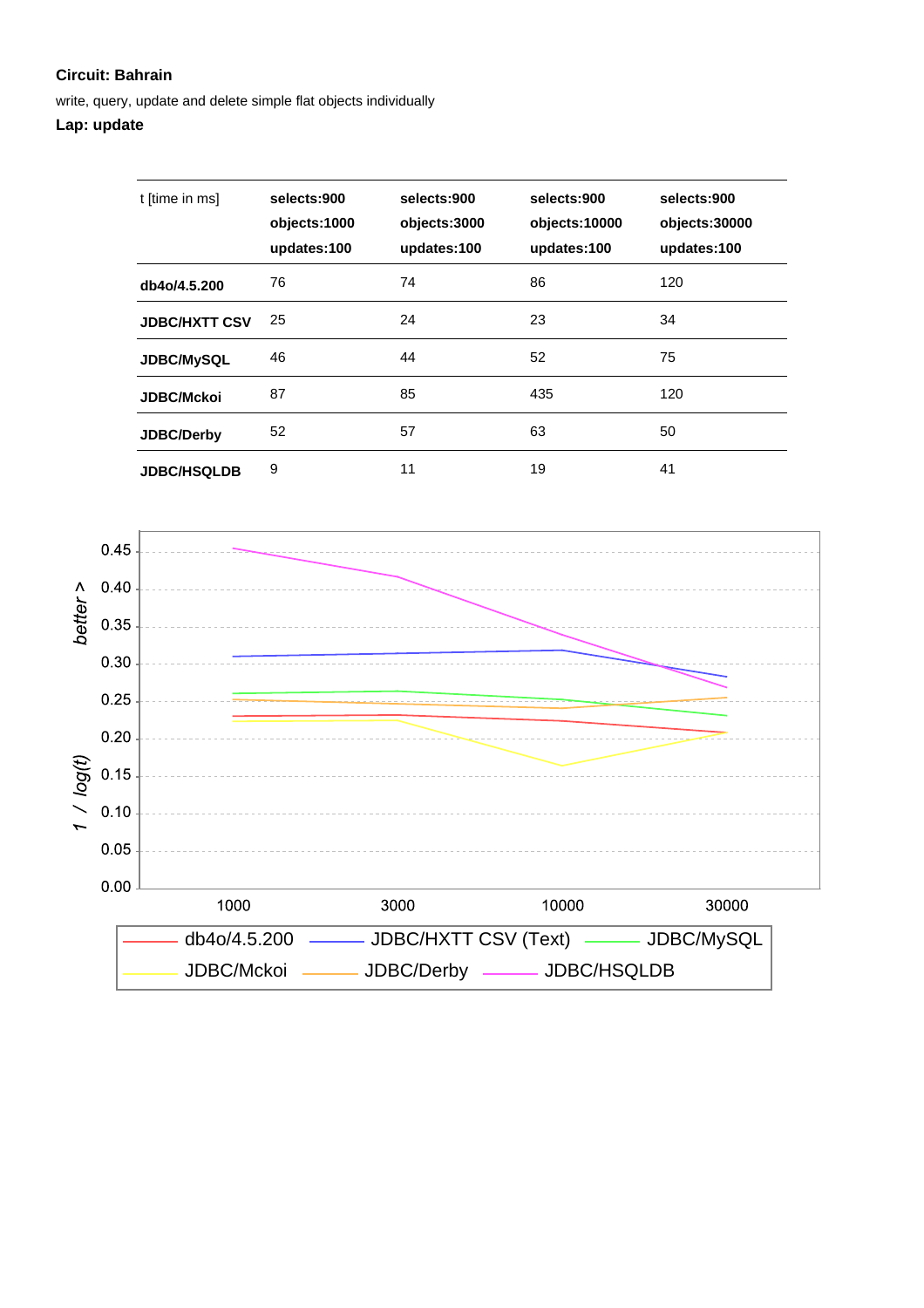write, query, update and delete simple flat objects individually

| t [time in ms]       | selects:900<br>objects:1000<br>updates:100 | selects:900<br>objects:3000<br>updates:100 | selects:900<br>objects:10000<br>updates:100 | selects:900<br>objects:30000<br>updates:100 |
|----------------------|--------------------------------------------|--------------------------------------------|---------------------------------------------|---------------------------------------------|
| db4o/4.5.200         | 422                                        | 1372                                       | 5365                                        | 16154                                       |
| <b>JDBC/HXTT CSV</b> | 224                                        | 710                                        | 2368                                        | 7455                                        |
| <b>JDBC/MySQL</b>    | 390                                        | 1164                                       | 3706                                        | 11252                                       |
| <b>JDBC/Mckoi</b>    | 451                                        | 1332                                       | 4986                                        | 14749                                       |
| <b>JDBC/Derby</b>    | 290                                        | 859                                        | 2597                                        | 8243                                        |
| <b>JDBC/HSQLDB</b>   | 23                                         | 56                                         | 190                                         | 10912                                       |

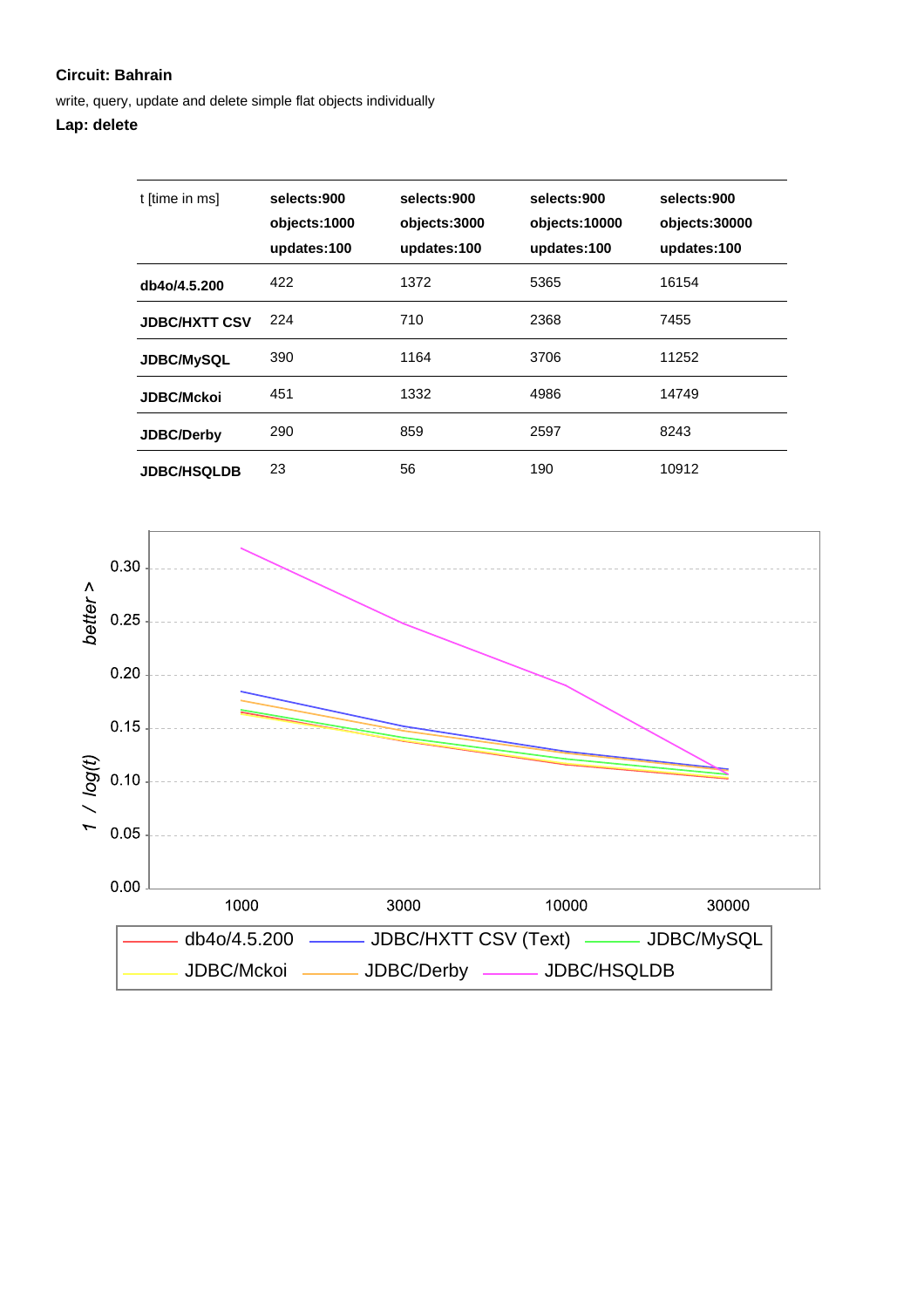#### **Circuit: Imola**

retrieves objects by native id

## **Lap: retrieve**

| t [time in ms]       | selects:5000<br>objects:10000 | selects:5000<br>objects:30000 | selects:5000<br>objects:80000 | selects:5000<br>objects:100000 |
|----------------------|-------------------------------|-------------------------------|-------------------------------|--------------------------------|
| db4o/4.5.200         | 265                           | 255                           | 252                           | 254                            |
| <b>JDBC/HXTT CSV</b> | 403                           | 370                           | 369                           | 366                            |
| <b>JDBC/MySQL</b>    | 1799                          | 1695                          | 1632                          | 1647                           |
| <b>JDBC/Mckoi</b>    | 1564                          | 1566                          | 1982                          | 1584                           |
| <b>JDBC/Derby</b>    | 860                           | 522                           | 760                           | 522                            |
| <b>JDBC/HSQLDB</b>   | 62                            | 49                            | 143                           | 163                            |

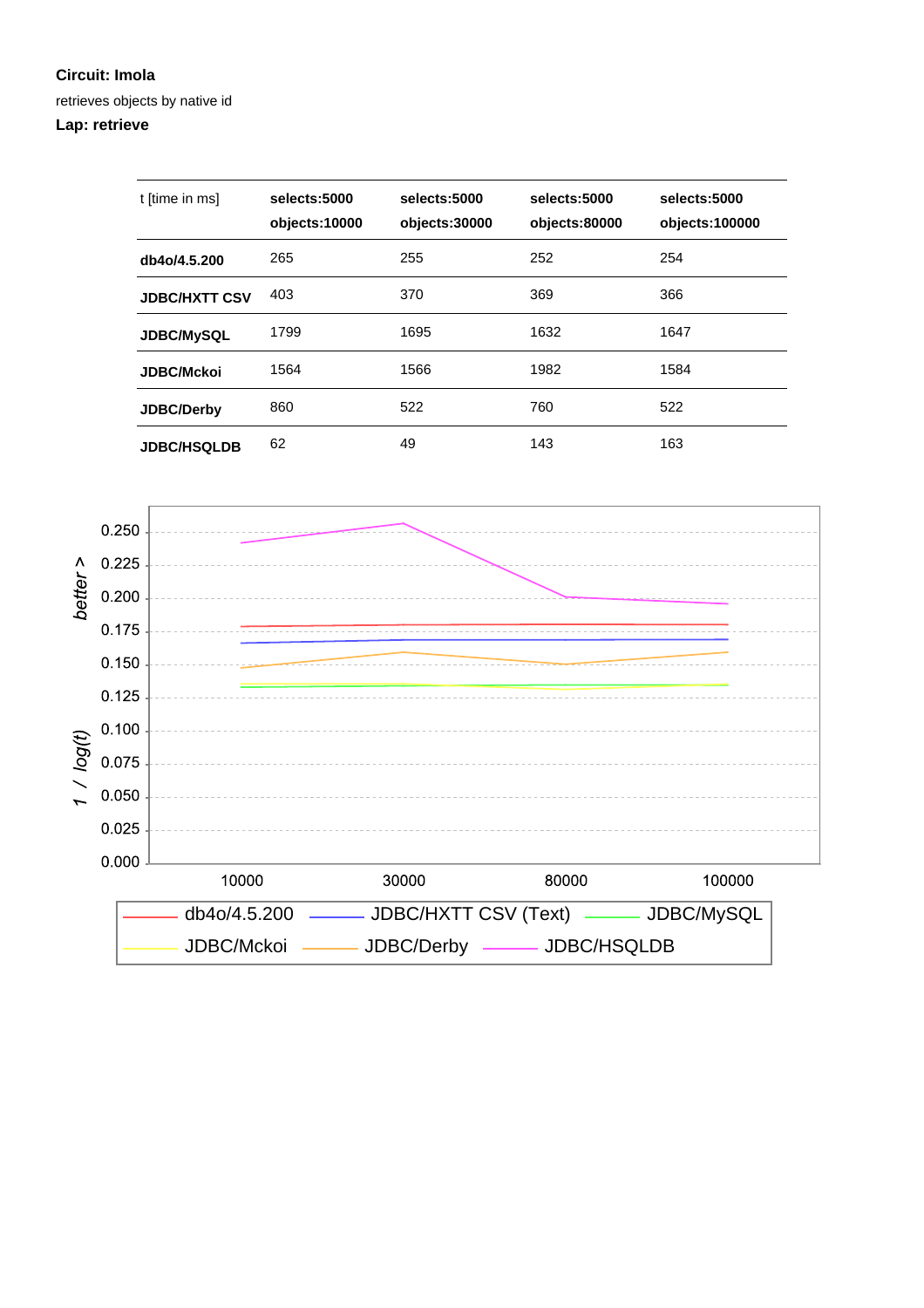writes, reads, queries and deletes objects with a 5 level inheritance structure

| t [time in ms]       | selects:100<br>objects:1000 | selects:100<br>objects:3000 | selects:100<br>objects:8000 | selects:100<br>objects:10000 |
|----------------------|-----------------------------|-----------------------------|-----------------------------|------------------------------|
| db4o/4.5.200         | 81                          | 210                         | 572                         | 724                          |
| <b>JDBC/HXTT CSV</b> | 995                         | 2962                        | 8958                        | 10972                        |
| <b>JDBC/MySQL</b>    | 1780                        | 5280                        | 13424                       | 16951                        |
| <b>JDBC/Mckoi</b>    | 2005                        | 6961                        | 35241                       | 17489                        |
| <b>JDBC/Derby</b>    | 878                         | 3351                        | 6180                        | 8194                         |
| <b>JDBC/HSQLDB</b>   | 86                          | 324                         | 30420                       | 30225                        |

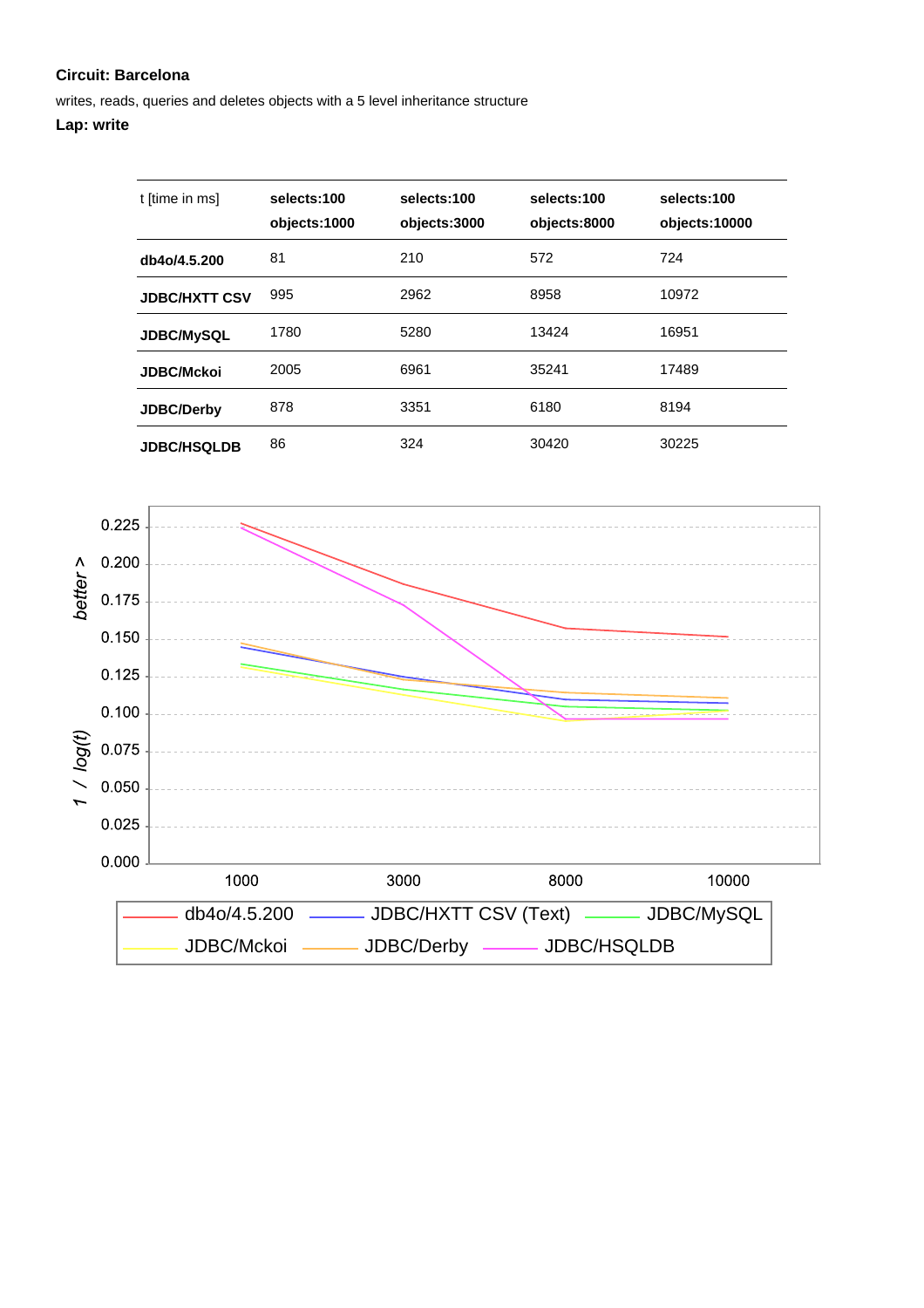writes, reads, queries and deletes objects with a 5 level inheritance structure

## **Lap: read**

| t [time in ms]       | selects:100<br>objects:1000 | selects:100<br>objects:3000 | selects:100<br>objects:8000 | selects:100<br>objects:10000 |
|----------------------|-----------------------------|-----------------------------|-----------------------------|------------------------------|
| db4o/4.5.200         | 40                          | 121                         | 615                         | 390                          |
| <b>JDBC/HXTT CSV</b> | 235                         | 716                         | 1925                        | 2411                         |
| <b>JDBC/MySQL</b>    | 17057                       | 5643                        | 4209                        | 5260                         |
| <b>JDBC/Mckoi</b>    | 1273                        | 4183                        | 36                          | 43                           |
| <b>JDBC/Derby</b>    | 4408                        | 37278                       | 5614551                     | 588718                       |
| <b>JDBC/HSQLDB</b>   | 41                          | 147                         | 617                         | 1154                         |

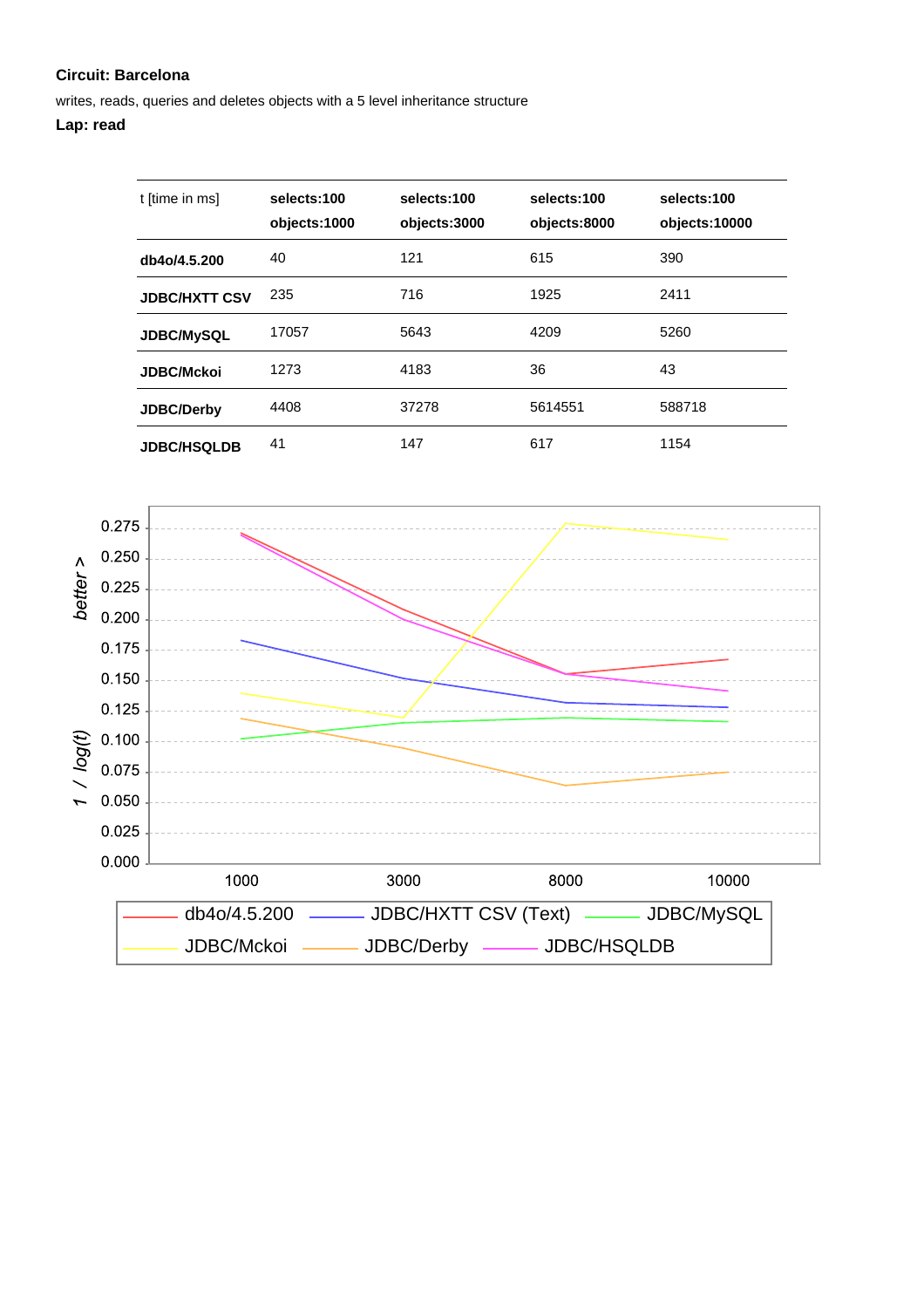writes, reads, queries and deletes objects with a 5 level inheritance structure

## **Lap: query**

| t [time in ms]       | selects:100<br>objects:1000 | selects:100<br>objects:3000 | selects:100<br>objects:8000 | selects:100<br>objects:10000 |
|----------------------|-----------------------------|-----------------------------|-----------------------------|------------------------------|
| db4o/4.5.200         | 20                          | 21                          | 34                          | 22                           |
| <b>JDBC/HXTT CSV</b> | 25                          | 22                          | 25                          | 25                           |
| <b>JDBC/MySQL</b>    | 48                          | 50                          | 50                          | 51                           |
| <b>JDBC/Mckoi</b>    | 1416                        | 4580                        | 280                         | 35                           |
| <b>JDBC/Derby</b>    | 605                         | 1671                        | 5744                        | 8938                         |
| <b>JDBC/HSQLDB</b>   | 1484                        | 5391                        | 11843                       | 16393                        |